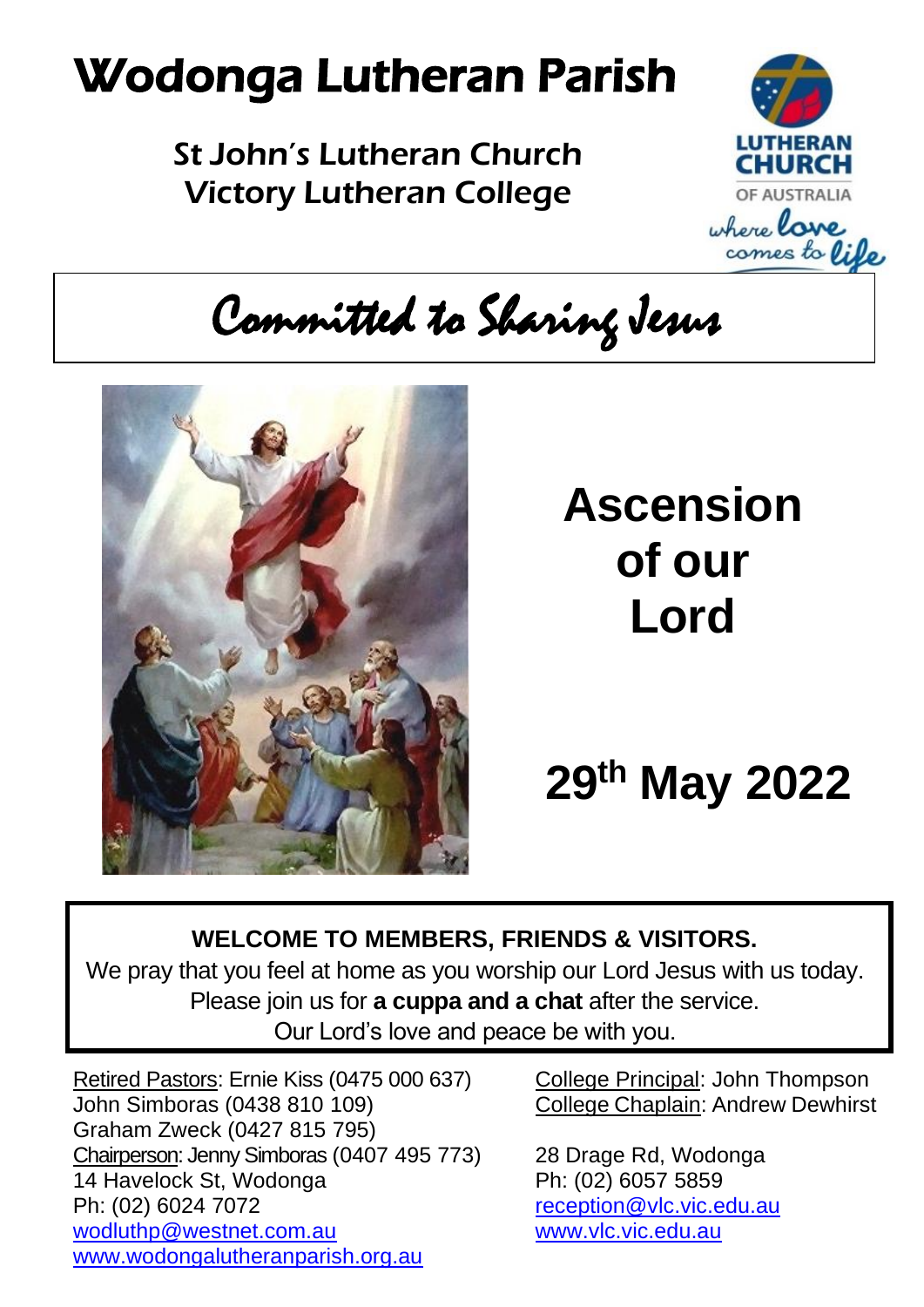#### **WORSHIP LEADER: Pastor Graham Zweck**

### **READINGS FOR THIS WEEKEND AT VICTORY LUTHERAN COLLEGE**

**Acts 1:1-11** Jesus' ascension, promise and commission **Ephesians 1:15-23** Christ is the supreme Lord over all things<br>**Luke 24:44-53** Lesus commissions and blesses the disci-**Luke 24:44-53** Jesus commissions and blesses the disciples

#### **DAILY BIBLE READINGS**

| Sunday                 | Luke 24:44-53   | Thursday | 2 Corinthians 5:1-10 |
|------------------------|-----------------|----------|----------------------|
| Monday                 | Isaiah 32:14-20 | Friday   | 1 John 2:24-29       |
| Tuesday                | Isaiah 41:17-20 | Saturday | Psalm 104:24-34, 35b |
| Wednesday John 17:1-19 |                 |          |                      |

### **PRAYER OF THE CHURCH**

**In our prayers this week:**

#### ➢ *We pray for the following who are in need at this time:*

*Shirley BULLOCK (ESTIA); Kevin DRAPER; Roger FARRELL, Les & Ruth FRAUENFELDER (home); Heather GREALY; Gregory JENNINGS; Phyllis HEINER [Yackandandah Health Aged Care]; Robert & Elke HASLAM; Ross & Laurel McRAE [LAC Albury / Yallaroo]; Elizabeth JACOB (home in Corowa) heart disease, awaiting specialist treatment in June/July.*

- ➢ **Victory Lutheran College** Prayers for the combined Victory Sunday Service at the College. We are thankful for the blessing that is Michael Ireland who manages our staff absences – a big job in 2022.
- ➢ **Rosebud Congregation** permanent pastor vacancy.
- ➢ **Swan Hill** Pastor Denis Grosser (SMP.
- ➢ **Tabor Congregation** Pastor Sam Modra and Tara.

#### *PARISH and COMMUNITY NEWS*

#### **VICTORY SUNDAY – THIS SUNDAY 29TH MAY – AT LUTHER HALL, VICTORY LUTHERAN COLLEGE**

We encourage everyone to join in our special Worship Service at Victory Lutheran College on Sunday 29th May, at 9.30am. This service will be attended by Victory Staff and St John's members. The theme for the service will be 'Celebrating Jesus' Ascension'.

Following worship there will be a tour of the Victory Campus and an opportunity to see the site of our future Church Centre.

This is the only service in the Parish on the 29th May, there will be NO service at St John's Havelock Street.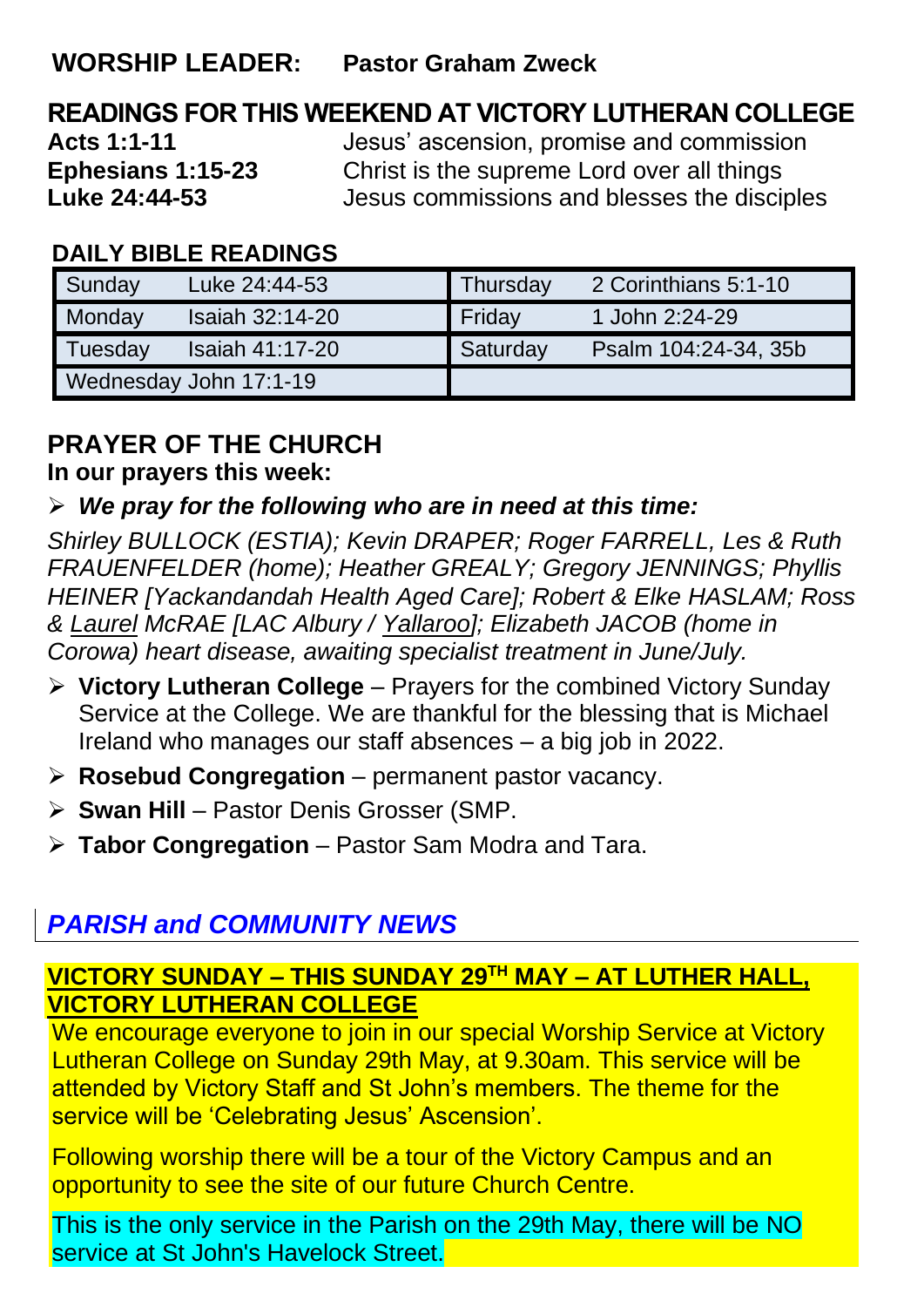#### **YEAR-3 BIBLE PURCHASE APPEAL**

Thank you to all members who have donated to the Year 3 Bible Appeal. This appeal is still open and if you would like to purchase a bible, or part thereof, please put your donation in an envelope marked 'Year 3 Bibles'

#### **NAME BADGES**

The name badges have arrived and can be collected from the office upon payment. The cost of the badges worked out to be \$16 each as we had less than 25 orders.

#### **YEARBOOK 2022**

We still have **two** LCA 'Yearbook 2022' left for sale at \$24 each. Please let Heather in the Parish Office if you would like to purchase one.

#### **STAMPS FOR MISSION**

A BIG thank-you to all used stamp donors. Some good news: on Monday I sent 10kgs of cleaned stamps to Peter Nitschke (National Stamps for Mission project director). You might want to know how I process the stamps: I clean, sort and soak them to remove the backing. Then I sort them into the same denominations, count and bundle them into 103 lots. Parcel up clean stamps and post to Adelaide for sale. So, please, keep them coming! For more information on how the proceeds are used go to [https://lcamission.org.au](https://lcamission.org.au/) Ingrid Harder.

#### **INSTALLATION OF PASTOR JOSHUA MULLER**

The installation of Pastor Joshua Muller into the Wodonga Parish will take place on **7th August at 2pm in Luther Hall, Victory Lutheran College.** Assistant Bishop Matthias Prenzler will officiate at the service.

Neighbouring Pastors and congregations as well as local church representatives, Council dignitaries and others will be invited to attend.

The decision to have the installation at Victory Lutheran College was made by Parish Council because of the possibility of inclement weather (the date being in the middle of winter), having an afternoon tea after the service and an expected large attendance, the facilities at Havelock Street would be unsuitable.

#### **WINTER BLANKET APPEAL**

Uniting Care Wodonga is currently holding a blanket appeal. If you have **good quality, clean blankets** that you can donate, please deliver to Uniting Care, cnr Beechworth Road & Nilmar Avenue, Wodonga.

Donations of new blankets and Doonas are also welcome as are cash donations.

Cash donations assist Uniting Care to purchase blankets and small tents for people who are 'sleeping rough'.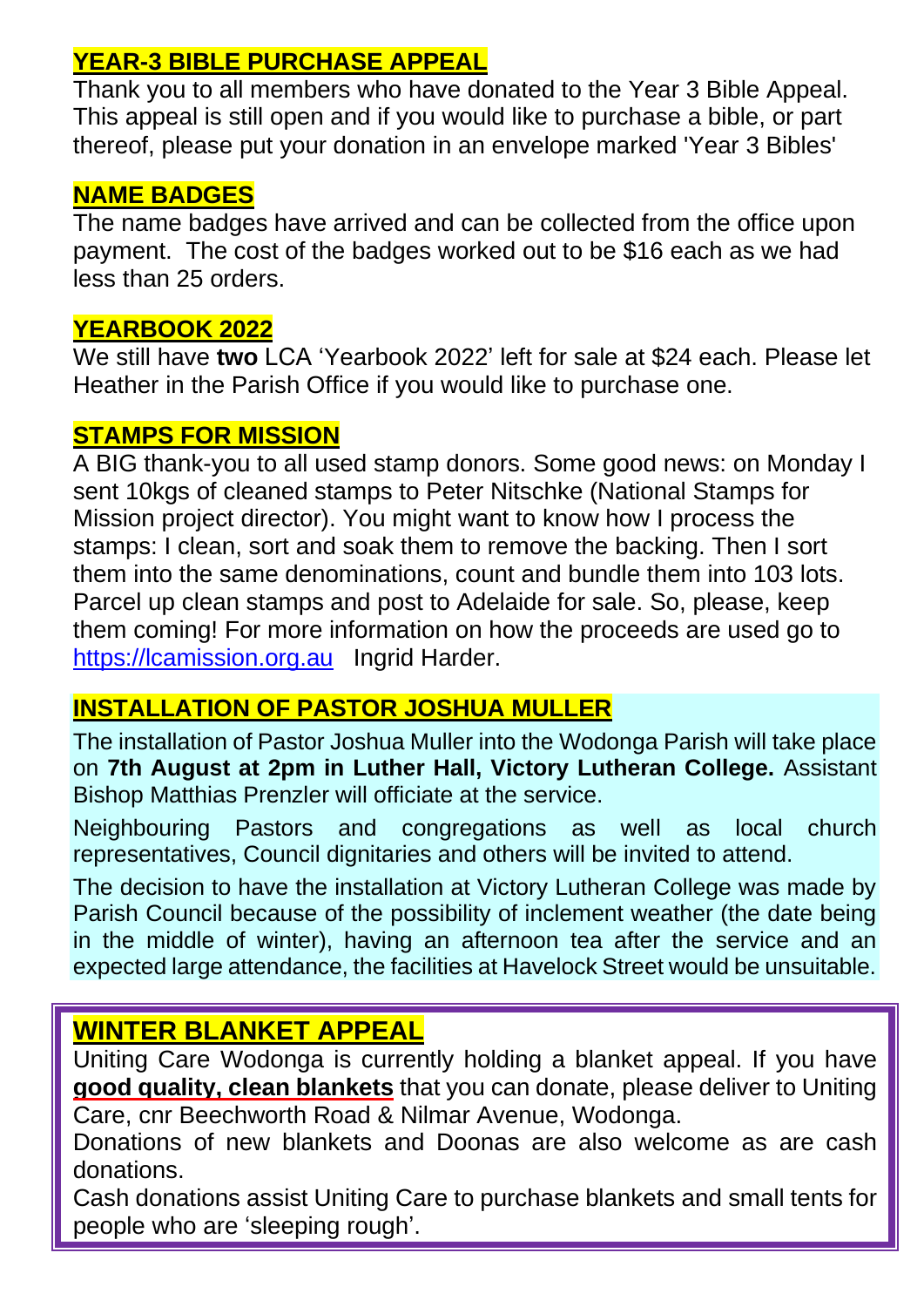

### **Children of War THE FORGOTTEN VICTIMS**

As the world focuses on the crisis in Ukraine, and works out the most effective way to take action in the midst of war. Here at ALWS we also see victims of other wars, who are now in danger of being forgotten by the world.

Children and families are suffering exactly the same agony as you see on your TV screen as happening in Ukraine. Bombs dropping. Families fleeing.

#### **ETHIOPIA**

1.2 million people have been displaced by the war in northern Ethiopia, in Tigray. One of the LWF team returned from the front line, and reported meeting a mother so starved, she could not produce breast milk for her baby.

#### **AFGHANISTAN & MYANMAR**

ALWS has also recommitted support for the girls and women of Afghanistan under threat from the Taliban, including those who have made it to safety in Pakistan, and those still in such great danger inside Afghanistan. Through ALWS, you also work inside Myanmar, despite the challenges posed after the military coup one year ago.



School is one of the most effective ways to help children recover from the trauma of war – they have a routine, they learn new things, they make friends, they have fun!

You can see the impact here at Kakuma Refugee Camp in Kenya. ALWS work in these war zones, and for children who have found safety at Kakuma Refugee Camp in Kenya, is operating effectively and efficiently, bringing healing and hope.

You can take confidence from this for what you can do for

victims of the crisis in Ukraine too.

#### **LIVES YOU TOUCH**

Now you can keep blessing others with a gift in your Will to ALWS. Like to know more about leaving a gift in your Will to ALWS? Phone1300 763 407; or go online at alws.org.au/lives you touch, or email to [juliek@alws.org.au,](mailto:juliek@alws.org.au) or pick up a 'Lives You Touch' flyer (with more information) at the back of church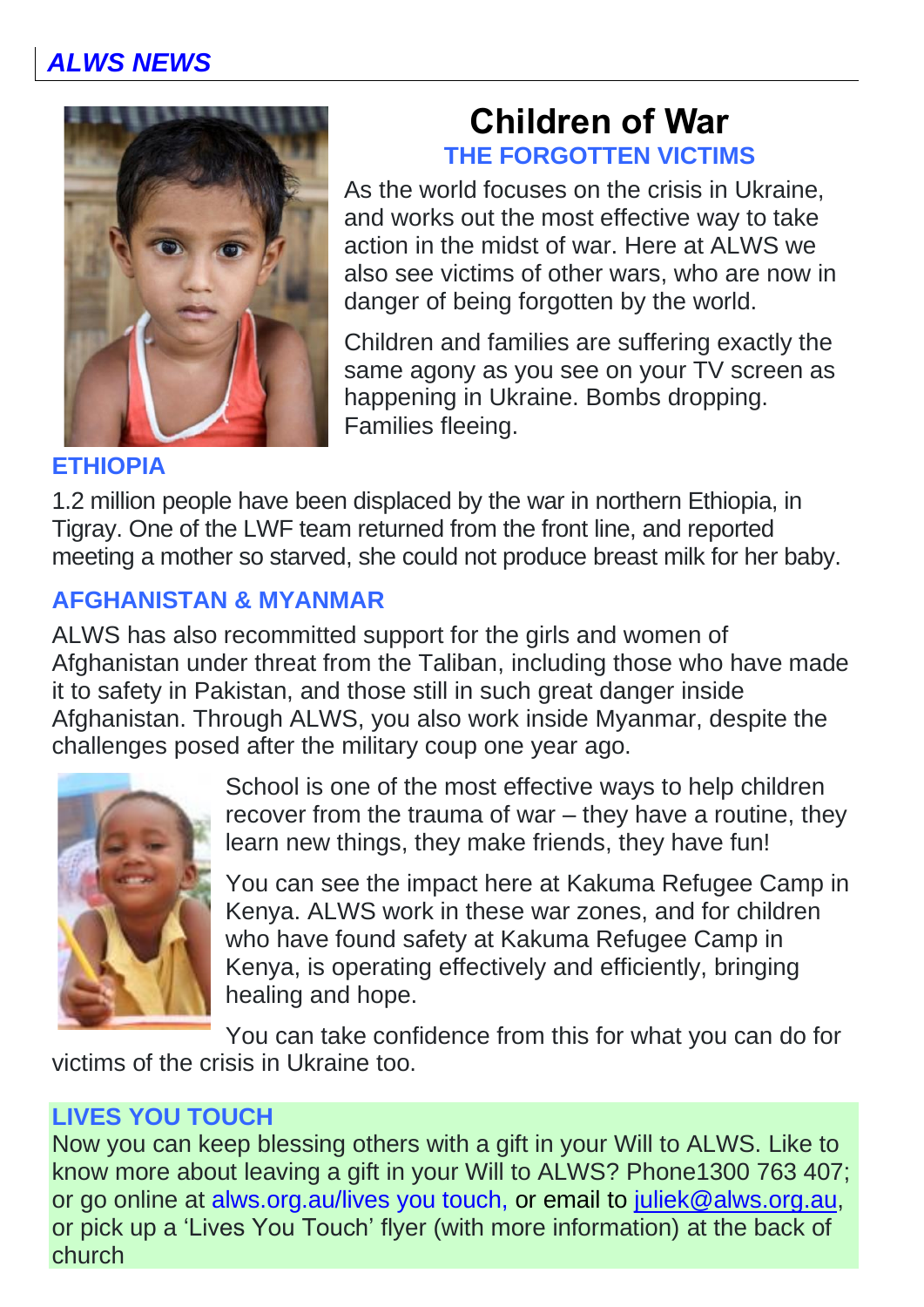#### *VICTORIA DISTRICT eNEWS*

#### **District Convention of Synod** *...a new thing...*

*"Behold, I am doing a new thing; now it springs forth, do you not perceive it" (Isaiah 43:19)*



now it springs forth, do you not perceive it  $(Isoidh 43:19)$ 

District Convention of Synod Luther College, Croydon 30 September to 02 October 2022

Preparations for District Convention of Synod have commenced. Registrations will open before the end of June and we ask that each congregation consider the election of delegates in the coming months. The congregational statistics are used as the determining factor for lay delegate representation.

All pastors of the District with an active call are delegates by virtue of their office.

Other significant actions include the call for nominations to Standing Councils and for proposals affecting the Mission, Ministries and governance of the District.

A significant matter at this Convention of Synod is the **election of District Bishop and Assistant Bishop**.

More information will be available very soon via eVoices, District website, Australia Post and Facebook

#### *GROW MINISTRIES*

[https://lutheranchurchofaustralia.cmail20.com/t/ViewEmail/t/9A4076B40A16](https://lutheranchurchofaustralia.cmail20.com/t/ViewEmail/t/9A4076B40A16B3C32540EF23F30FEDED/B2CB8502319BCD3274AF8F7A76570606?alternativeLink=False) [B3C32540EF23F30FEDED/B2CB8502319BCD3274AF8F7A76570606?alt](https://lutheranchurchofaustralia.cmail20.com/t/ViewEmail/t/9A4076B40A16B3C32540EF23F30FEDED/B2CB8502319BCD3274AF8F7A76570606?alternativeLink=False) [ernativeLink=False](https://lutheranchurchofaustralia.cmail20.com/t/ViewEmail/t/9A4076B40A16B3C32540EF23F30FEDED/B2CB8502319BCD3274AF8F7A76570606?alternativeLink=False)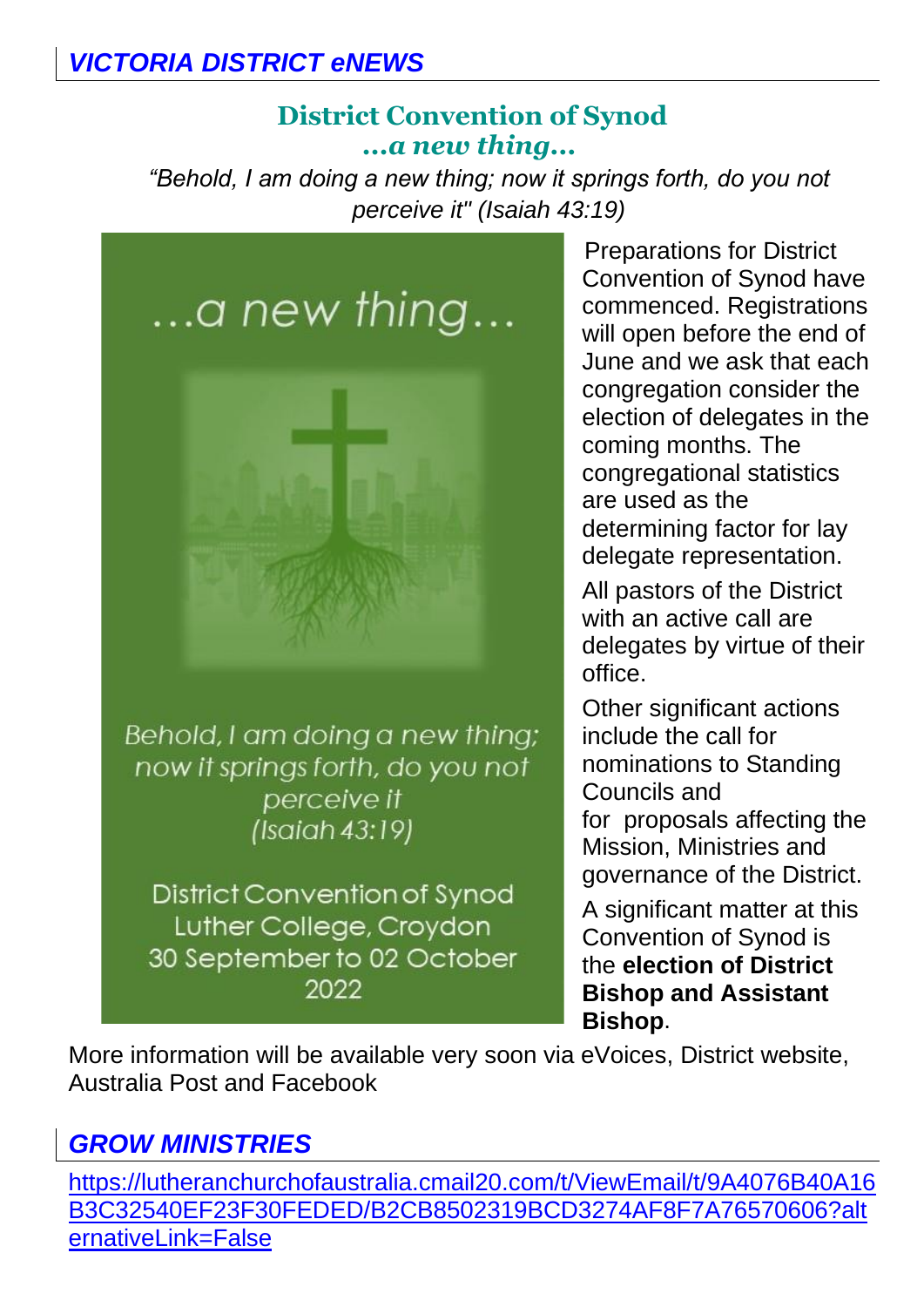

#### 29th May 2022 SEVENTH SUNDAY OF EASTER

May We be one





How might your response help other people see what God is like?

З



|   | <b>Devotions</b>          |                               |
|---|---------------------------|-------------------------------|
|   | READ Daily Bible Readings |                               |
| s | John 17:20-26             | Jesus prays for the disciples |
| м | Romans 15:1-5             | A spirit of unity             |
| Т | 1 Corinthians 1:10-18     | An appeal for unity           |
| W | Philippians 2:1-4         | One in spirit and purpose     |
| Τ | Acts 16: 16-34            | Paul and Silas in prison      |
| F | 1 Peter 3:8-12            | Live in harmony               |
| s | Psalm 133                 | How pleasant is unity         |
| s | Acts 2:1-21               | Filled with the Holy Spirit   |

Talk about the Bible verse. What word or phrase was important to you as you read these verses?

## **Rituals and Traditions of**



PRAY

**TALK** 

Lord, bring your salvation to our household, and fill our home with your joy. Amen.



May God keep us together in love and joy.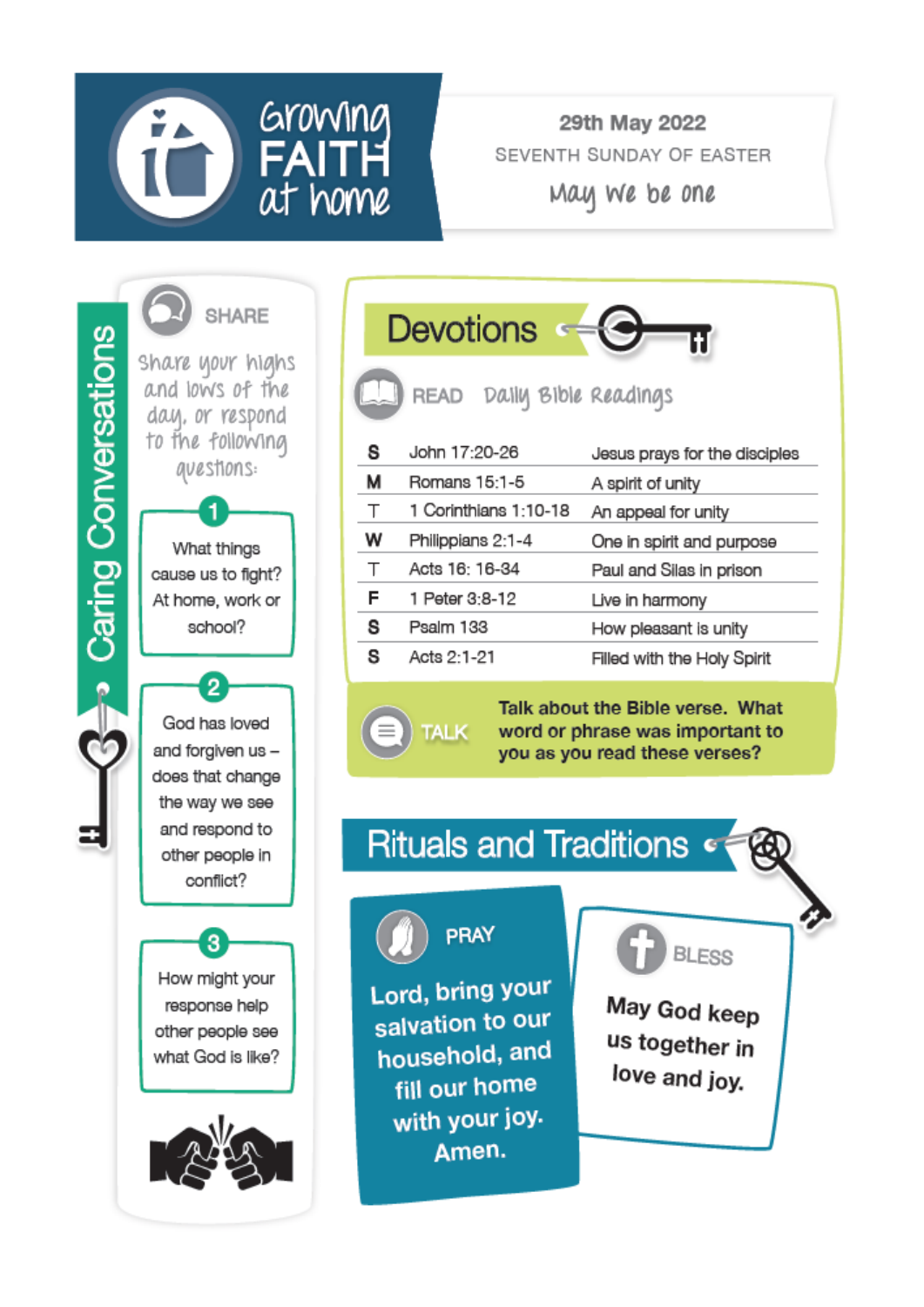#### e.aster

In the season of Easter we celebrate how Jesus appeared to many after his resurrection. Jesus' resurrection has changed our lives forever. WHIFFE or GOLD are the colours of Easter and represent victory. resurrection and eternal life.

### **Creative Response**

Jesus prayed that his disciples would be 'brought together perfectly as one.' Make Christian unity a focus in your household devotion times this week. Here are some praver suggestions:

**Sunday** – Pray for peace and unity in your congregation

Monday - Pray for peace and unity in your church denomination

**Tuesday** – Pray for peace and unity in the homes of your congregational members

Wednesday - Pray for peace and unity between churches of different types

**Thursday** - Pray for peace and unity between marriage partners

Friday - Pray for peace and unity between parents and children

**Saturday** - Pray for peace and unity in your own home

#### mealtime prayer

God, your love for us has filled our table. May our love for each other bring praise to you. Amen.

verse for the week

I want them to be brought together perfectly as one. This Will let the world know that you sent me. **JOHN 17:23** 



Show unity in your household this week and decide on an activity to do all together. For example you could all plan out the week's menu, all go shopping and then all prepare the meals together for a night or more during the week. You could all hang out the washing together. You could all do the dishes together. You could all go for a walk together. Try and think of something to do each day of the week as you pray for unity.

*<u>GravyWnistrie</u>*